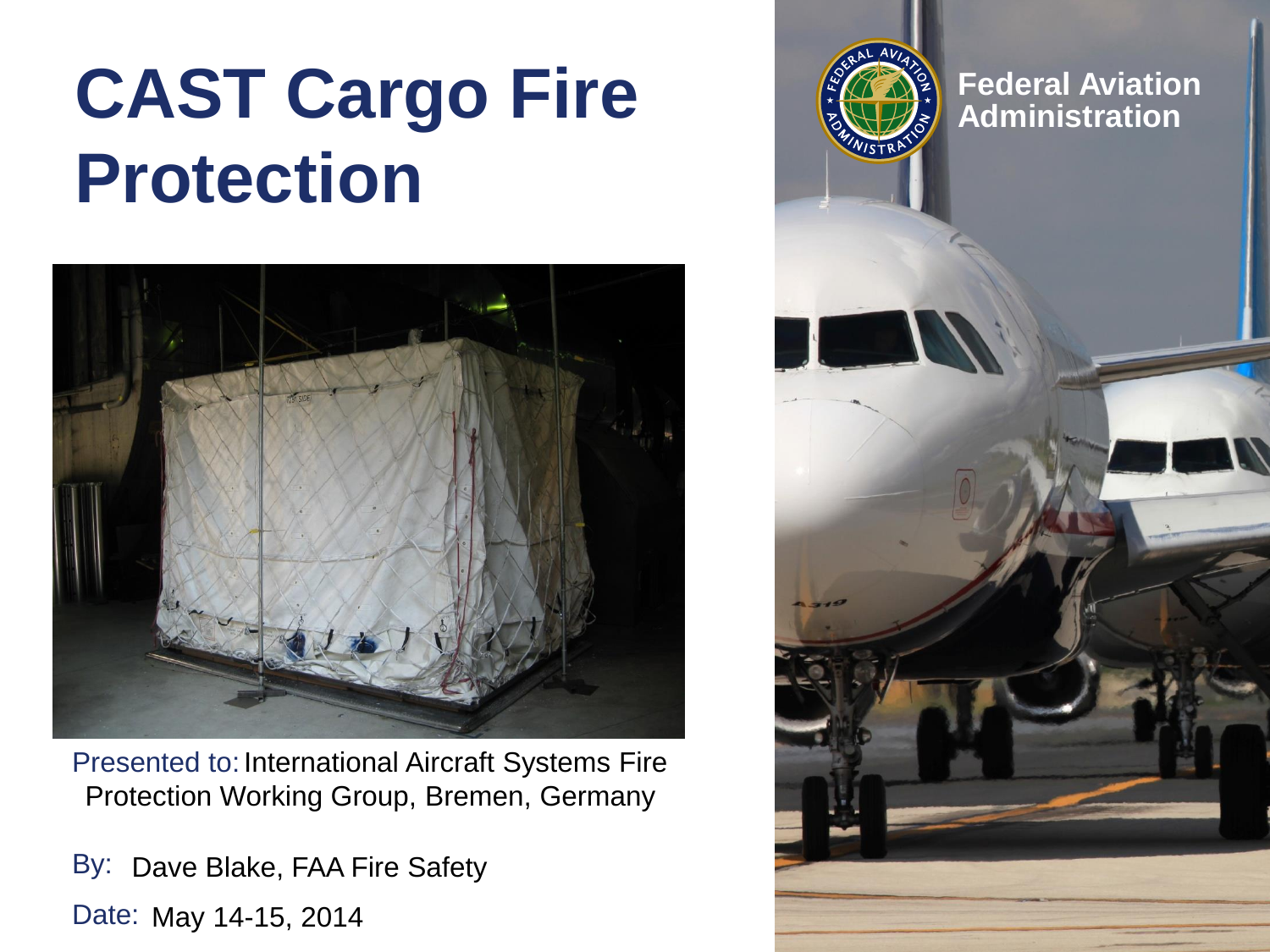

**CAST Member Meetings (High Level)** 

**Establishes Tasks and Outcomes**

#### **JIMDAT- Joint Implementation Measurement Data Analysis Team (Working Level)**

**Conducts activities to accomplish identified tasks and outcomes.**

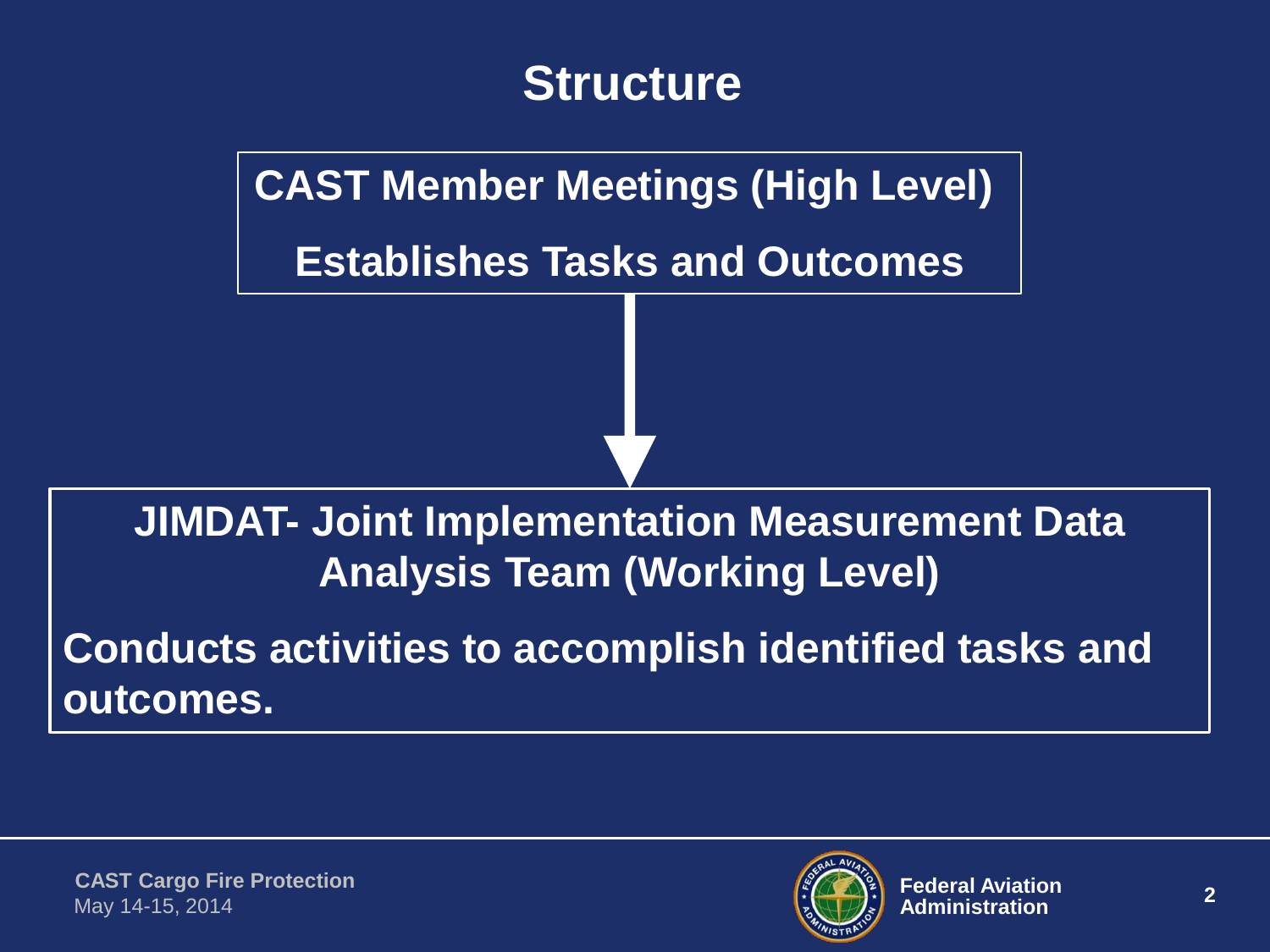## **SE 126 Active Participants:**

- **Co-Chairs: FAA Office of Hazardous Materials/UPS**
- **FAA (Transport Airplane Directorate, Office of Hazardous Materials, Aircraft Certification Service, Tech Center Fire Safety)**
- **Boeing**
- **Airbus**
- **UPS**
- **FedEx**
- **Kalitta Air**
- **ALPA**
- **IPA**
- **NACA**
- **Mitre Corp.**

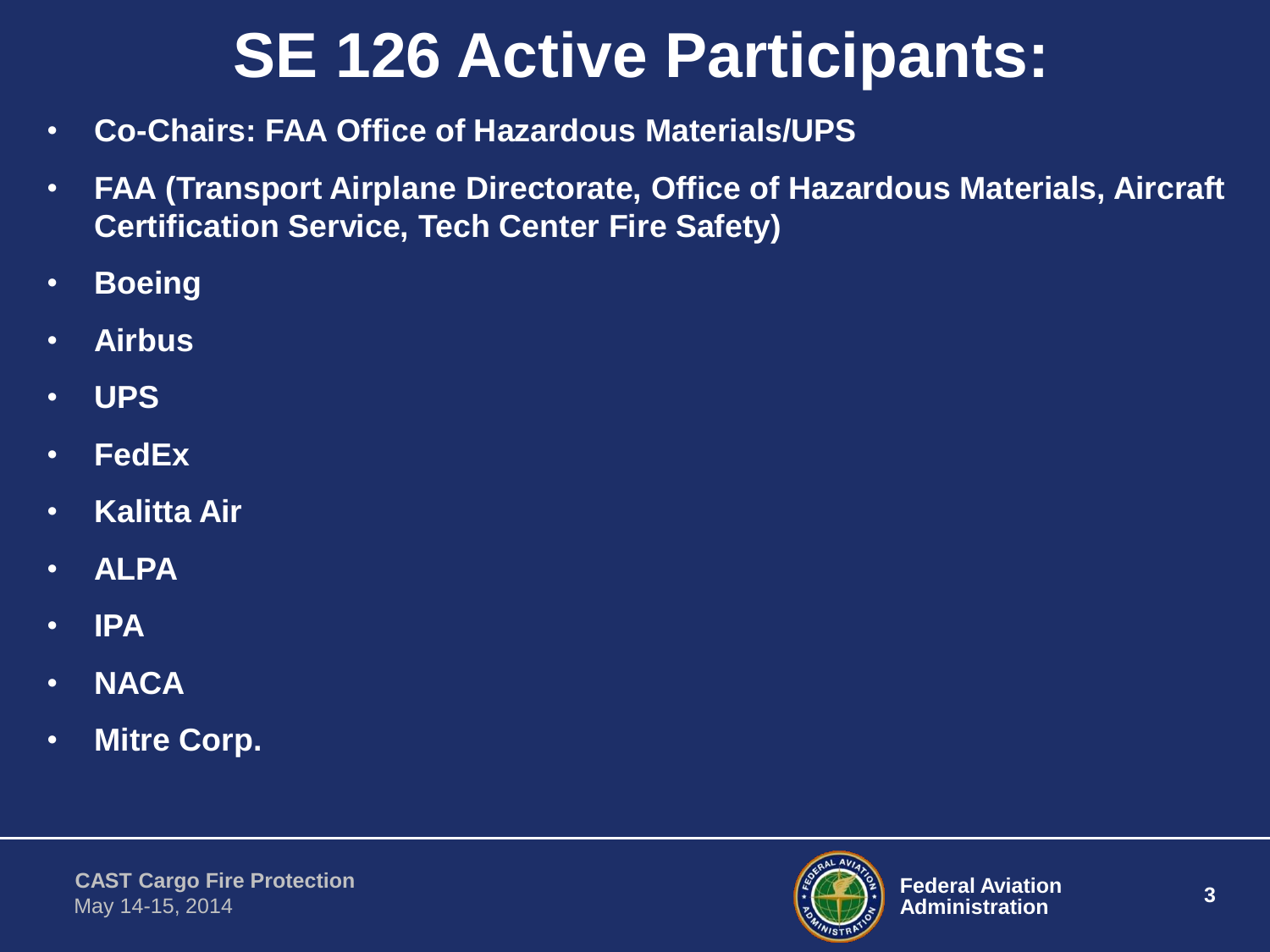| <b>Safety Enhancement 126</b><br><b>Cargo - Mitigations for Hazardous Material Fires</b> |                                                                                                                                                                                                                                                                                                                                                                         |  |
|------------------------------------------------------------------------------------------|-------------------------------------------------------------------------------------------------------------------------------------------------------------------------------------------------------------------------------------------------------------------------------------------------------------------------------------------------------------------------|--|
| <b>Safety</b><br><b>Enhancement</b><br><b>Action</b>                                     | To reduce the occurrence of accidents and incidents from<br>fires involving high-consequence hazardous materials,<br>develop systems to contain or suppress such fires as a final<br>line of defense for personnel, equipment and cargo. The<br>system should be usable for both ground (e.g., cargo<br>loading/unloading, and ramp movement) and flight<br>operations. |  |

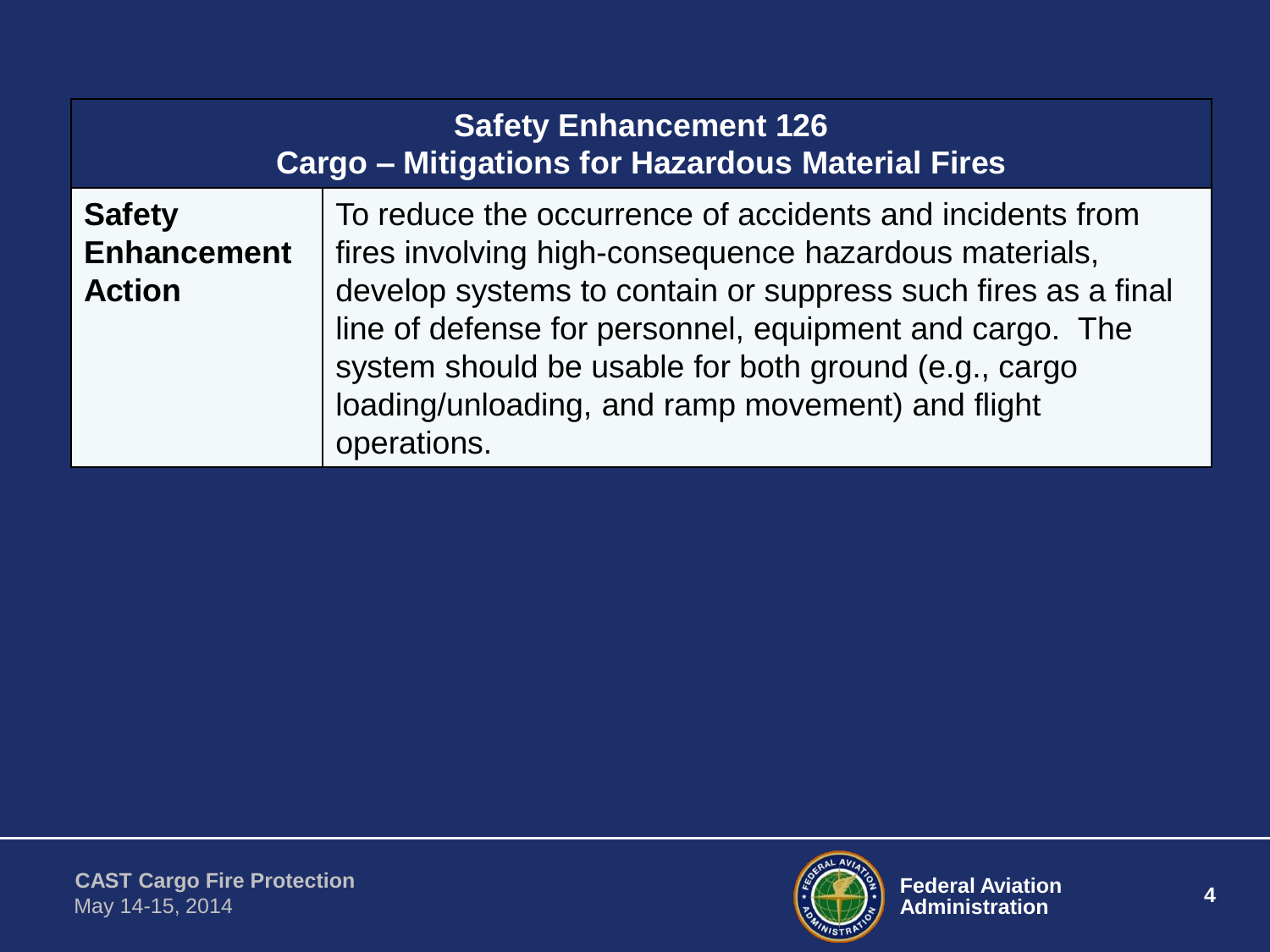| <b>Output 1 (Current Effort)</b> |                                                                                                                                                                                                                                                                                                                                                                                                                                                                                                                                                                                                                                                                                                                                                                                                                                                                                                                                                                                                                                                                                                                                                                                                                                                                                                                   |  |
|----------------------------------|-------------------------------------------------------------------------------------------------------------------------------------------------------------------------------------------------------------------------------------------------------------------------------------------------------------------------------------------------------------------------------------------------------------------------------------------------------------------------------------------------------------------------------------------------------------------------------------------------------------------------------------------------------------------------------------------------------------------------------------------------------------------------------------------------------------------------------------------------------------------------------------------------------------------------------------------------------------------------------------------------------------------------------------------------------------------------------------------------------------------------------------------------------------------------------------------------------------------------------------------------------------------------------------------------------------------|--|
| <b>Description:</b>              | Results of an analysis defining and characterizing any gaps between:<br>the causes and contributing factors of recent cargo fires that involved hazardous<br>materials, and<br>existing technologies to contain or extinguish such fires.<br>$\bullet$                                                                                                                                                                                                                                                                                                                                                                                                                                                                                                                                                                                                                                                                                                                                                                                                                                                                                                                                                                                                                                                            |  |
| <b>Actions:</b>                  | Task a working group to accomplish the following:<br>1.<br>a. Review recent cargo accidents and incidents resulting from suspected<br>hazardous material fires, including:<br>i. the UPS DC-8 accident at Philadelphia,<br>ii. the Asiana 747-400F accident over the Pacific Ocean, and<br>iii. the UPS 747-400F accident in Dubai.<br>b. Identify the causes and contributing factors of the cargo fires.<br>c. Identify and assess current and near-future technologies capable of<br>suppressing or extinguishing hazardous materials fires for readiness,<br>effectiveness, and feasibility of implementation. This should include<br>technologies currently addressed in CAST SE 127.<br>d. Perform a gap analysis to determine R&D requirements for additional<br>system requirements by correlating causes and contributing factors against<br>available mitigations.<br>e. Prioritize, based on risk, the implementation of available mitigations and<br>development of new mitigations.<br>Document the results in a report<br>f.<br>Based on the report from action 1:<br>2.<br>a. Develop follow-on plans in SE 126 for implementing the most effective and<br>feasible recommendations (output 2), and<br>b. Develop research and development plans for addressing any gaps<br>discovered (output 3). |  |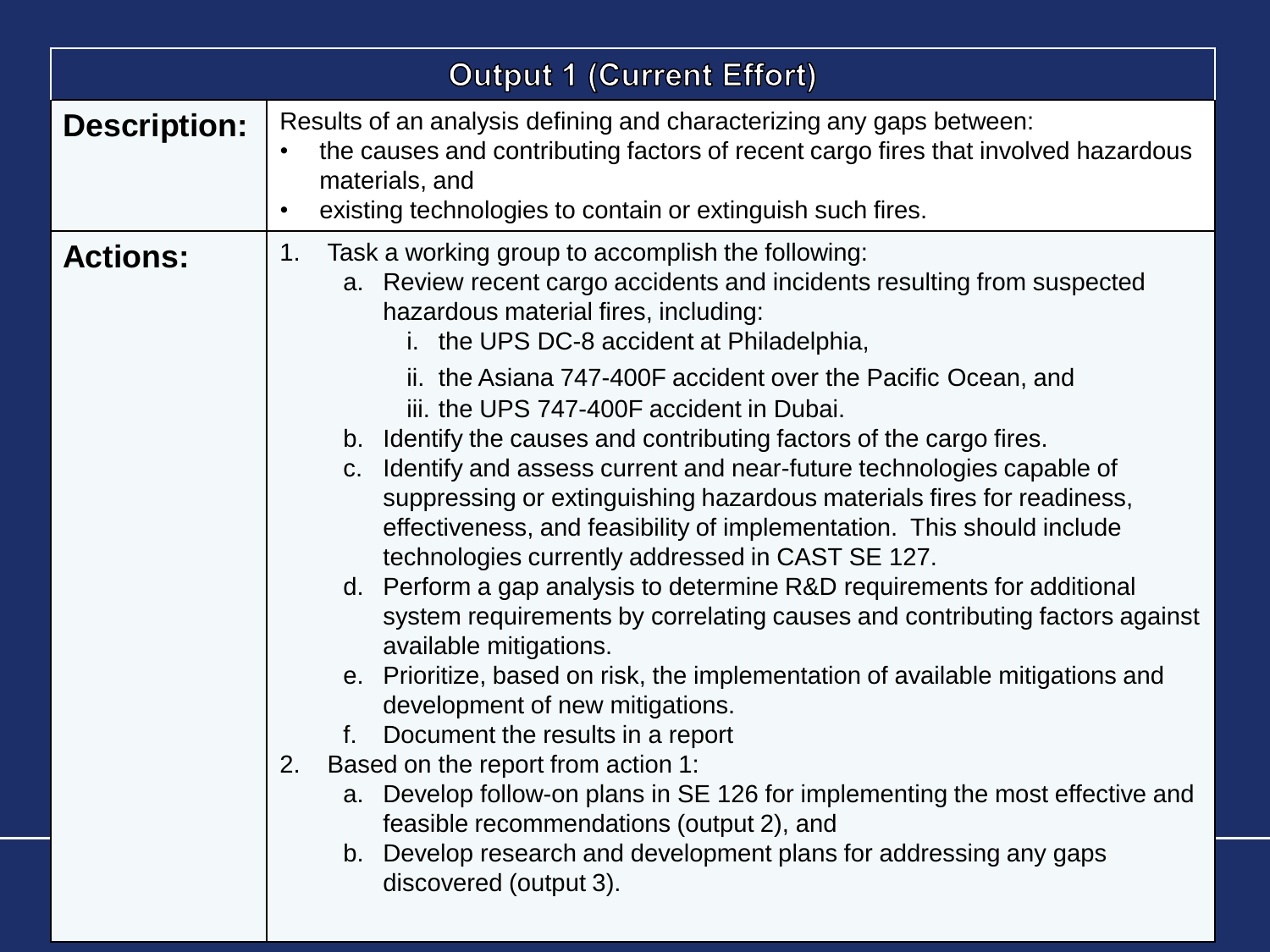| <b>Output 2</b>     |                                                                                                                                                                                                                                                                                                                                                                                                                                                                                                                                                                                                                                                                                                                                                                                                               |  |
|---------------------|---------------------------------------------------------------------------------------------------------------------------------------------------------------------------------------------------------------------------------------------------------------------------------------------------------------------------------------------------------------------------------------------------------------------------------------------------------------------------------------------------------------------------------------------------------------------------------------------------------------------------------------------------------------------------------------------------------------------------------------------------------------------------------------------------------------|--|
| <b>Description:</b> | An implementation plan based on the results of output 1, to<br>encourage deployment and incorporation of currently feasible<br>technology mitigations that reduce the risk of cargo fires involving<br>hazardous materials.                                                                                                                                                                                                                                                                                                                                                                                                                                                                                                                                                                                   |  |
| <b>Actions:</b>     | 1. A subset of the WG members from Output 1 will develop an<br>implementation plan for currently available technology mitigations<br>for hazardous material fires. The plan will include:<br>a. A risk assessment methodology to be used by operators to<br>assess their specific operational risk<br>b. A review of current and potential future regulations governing<br>the design for and transportation of HazMat<br>c. An agreement from manufacturers and operators to<br>implement the identified technologies, as feasible<br>d. A plan to assess and revise FAA guidance material and policy<br>as necessary to support implementation<br>e. ASIAS metrics to assess progress and performance of<br>implementations<br>Affected organizations commit to carry out the implementation<br>2.<br>plan. |  |

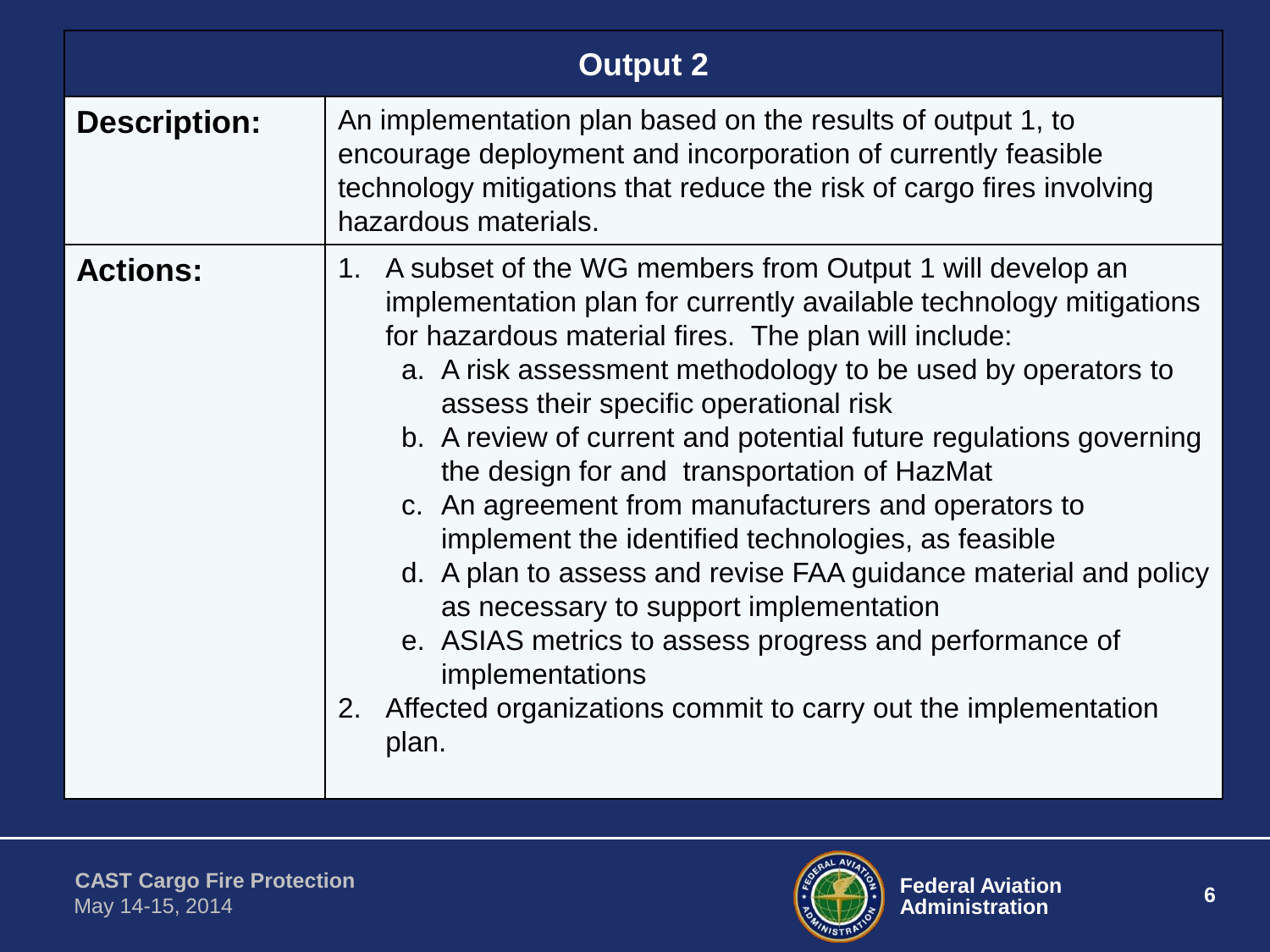| <b>Output 3</b>     |                                                                                                                                                                                                                                                                                                                                                                                                           |  |
|---------------------|-----------------------------------------------------------------------------------------------------------------------------------------------------------------------------------------------------------------------------------------------------------------------------------------------------------------------------------------------------------------------------------------------------------|--|
| <b>Description:</b> | Research plans for technology development to close any gaps<br>identified in output 1.                                                                                                                                                                                                                                                                                                                    |  |
| <b>Actions:</b>     | Develop research plans to close identified gaps. Plans to<br>1.<br>include:<br>a. Performing organizations<br>b. R&D expected outcomes<br>c. Funding sources<br>d. Performance monitoring<br>e. Regulatory impacts<br>Technology readiness levels and transition to industry /<br>manufacturers.<br>2.<br>Affected organizations commit to carry out the research and<br>report back periodically to CAST |  |